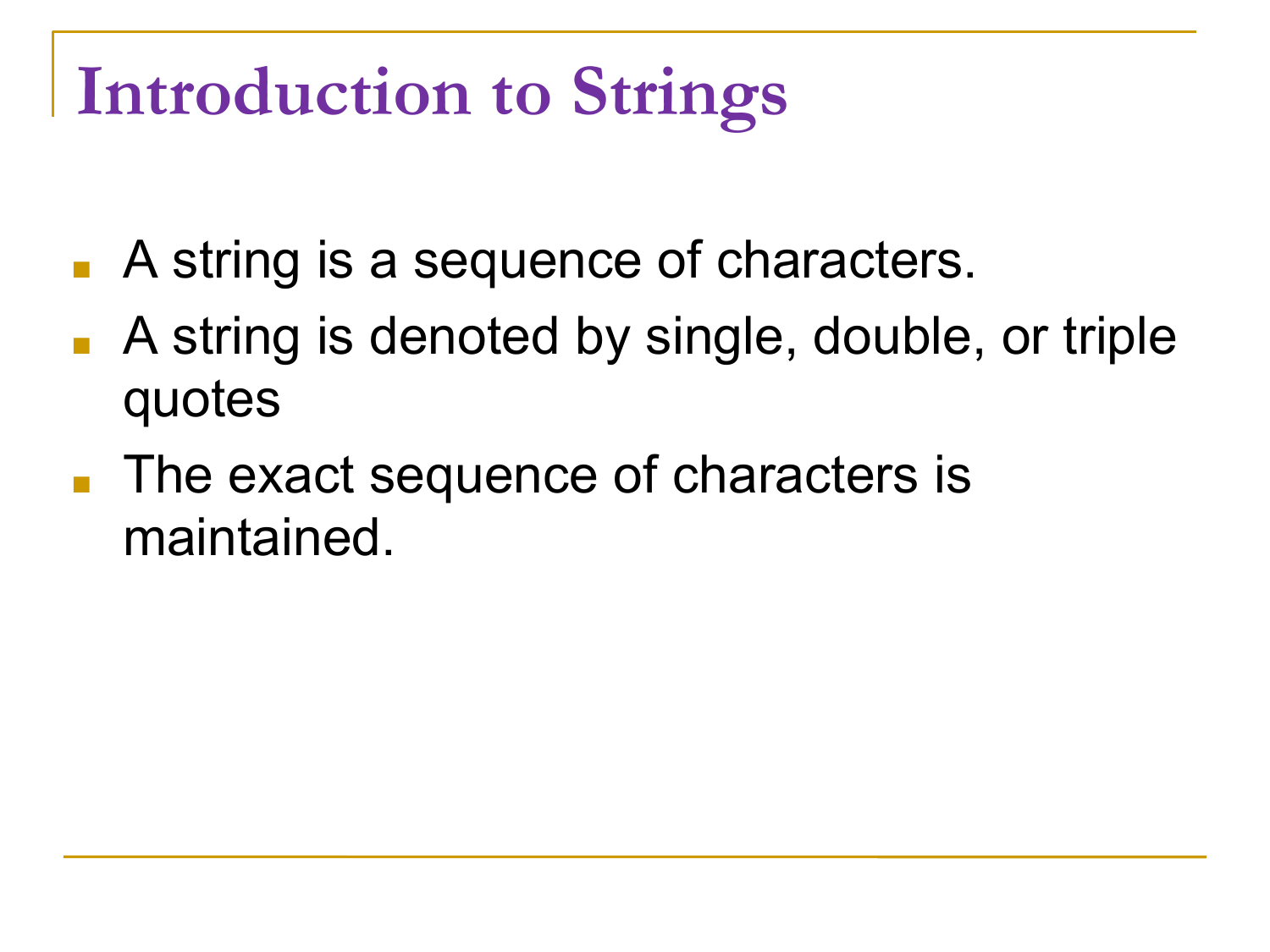### **The Index**

- Because the elements of a string are a sequence, we can associate each element with an **index**, a location in the sequence:
	- ❑ Non-negative values count up from the left, beginning with index 0
	- ❑ Negative values count down from the right, starting with -1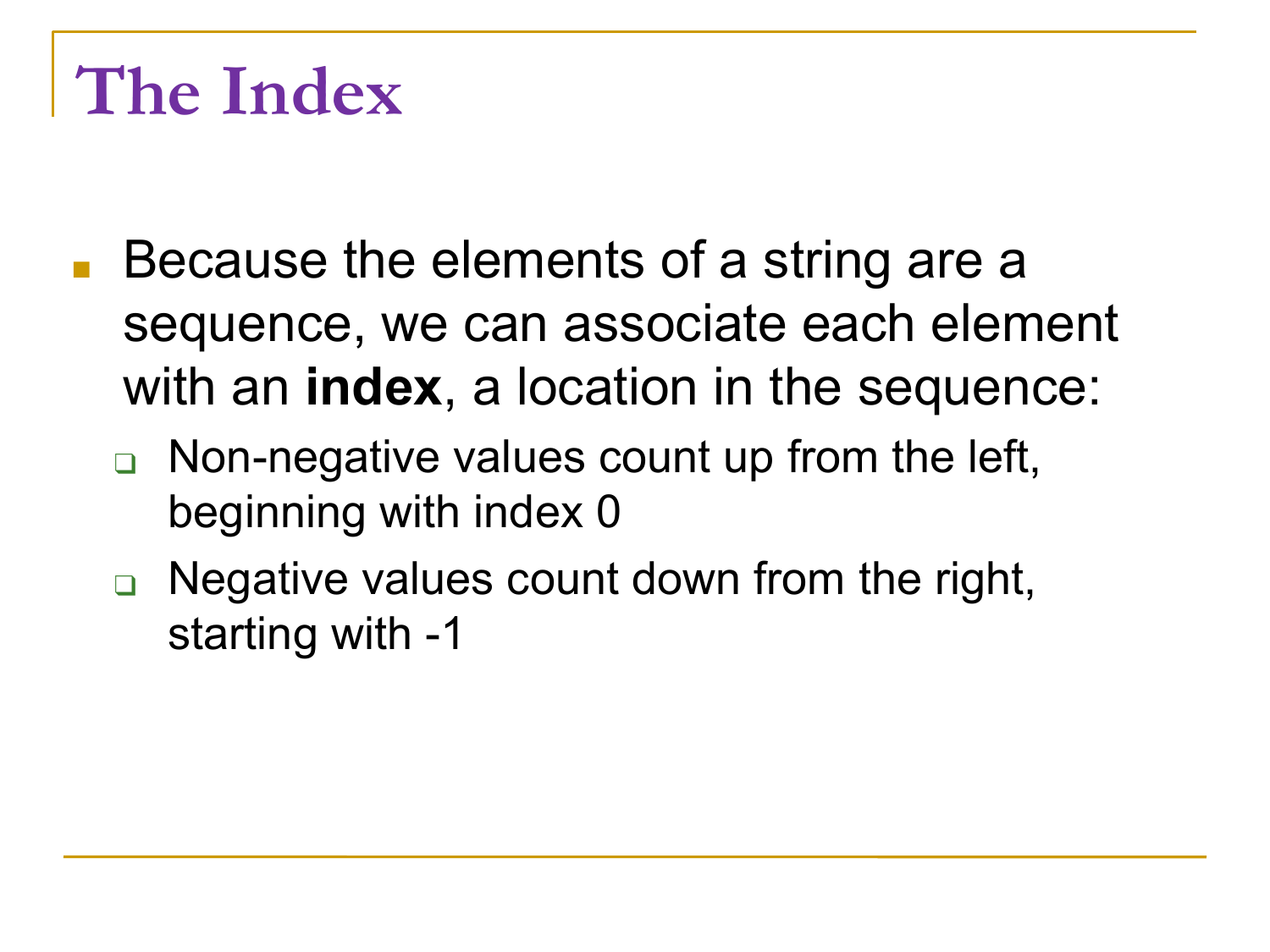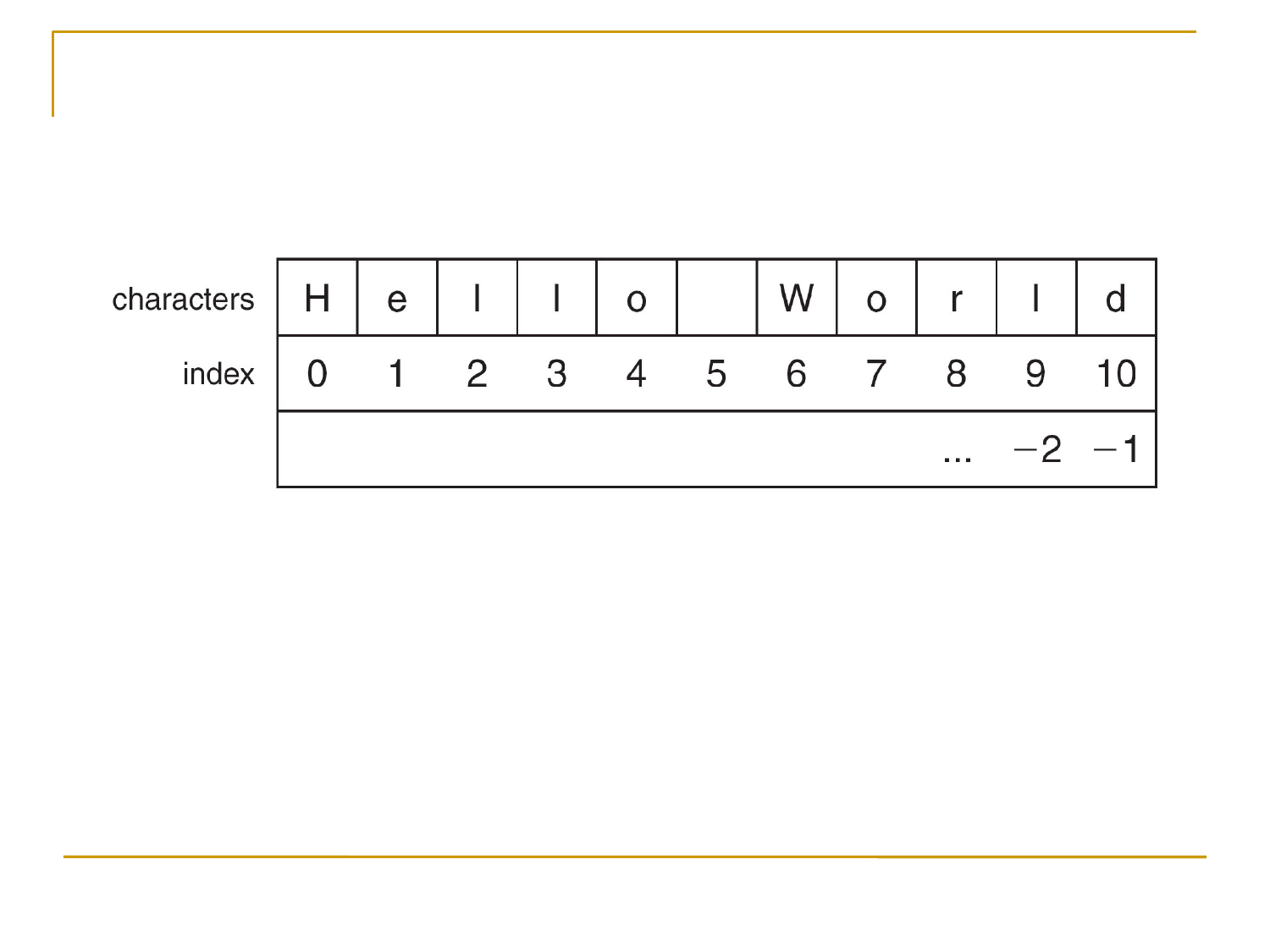## **Accessing an Element**

- A particular element of the string is accessed by the index of the element surrounded by square brackets [ ]
- helloStr = 'Hello World'
- print (helloStr[1]) => prints 'e'
- print (helloStr[-1]) => prints 'd'
- print (helloStr[11]) => ERROR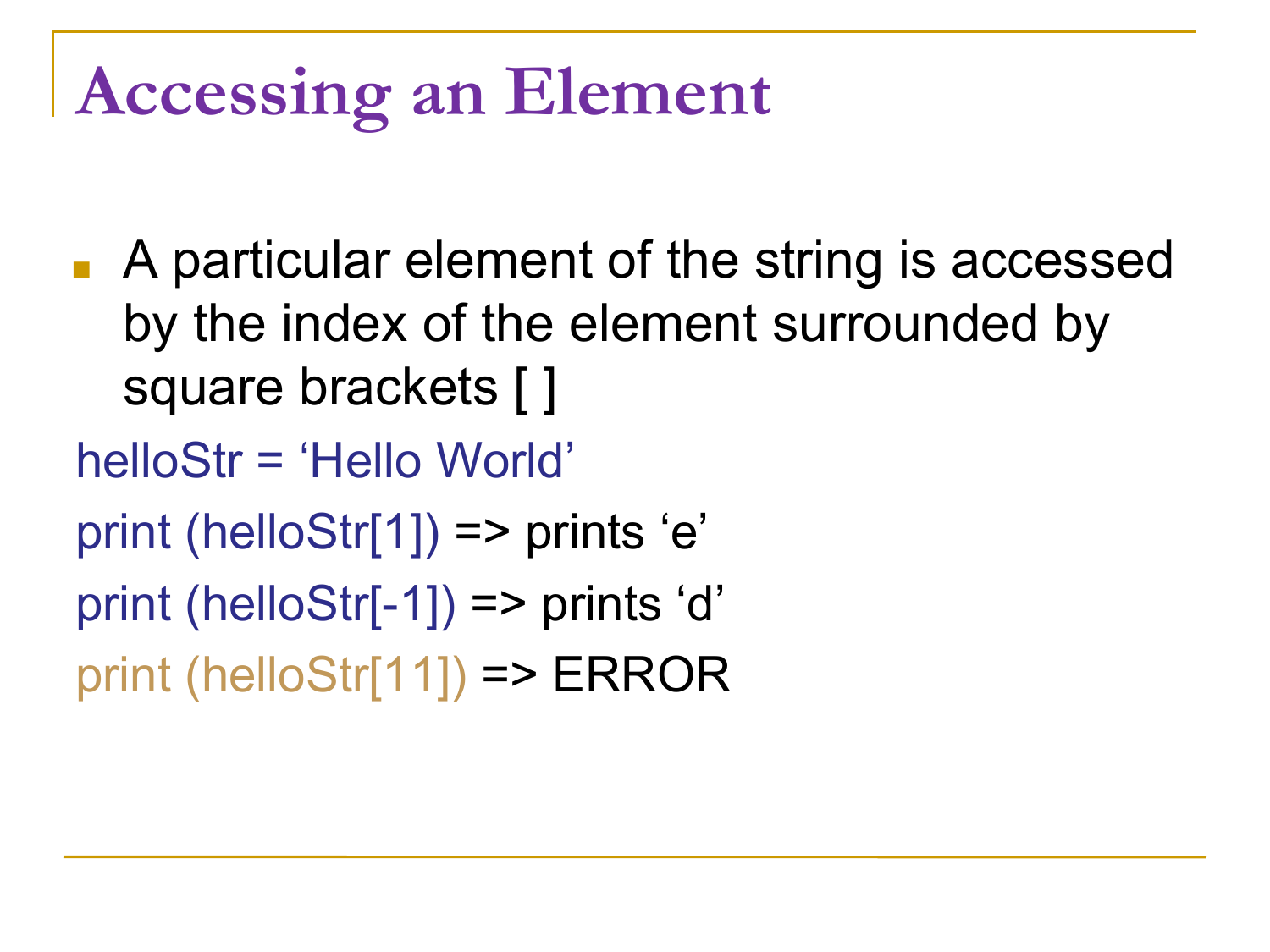# **Slicing: the Rules**

- Slicing is the ability to select a subsequence of the overall sequence
- Uses the syntax [start : finish], where:
	- ❑ start is the index of where we start the subsequence
	- ❑ finish is the index of **one after** where we end the subsequence
- If either start or finish are not provided, it defaults to the beginning of the sequence for start and the end of the sequence for finish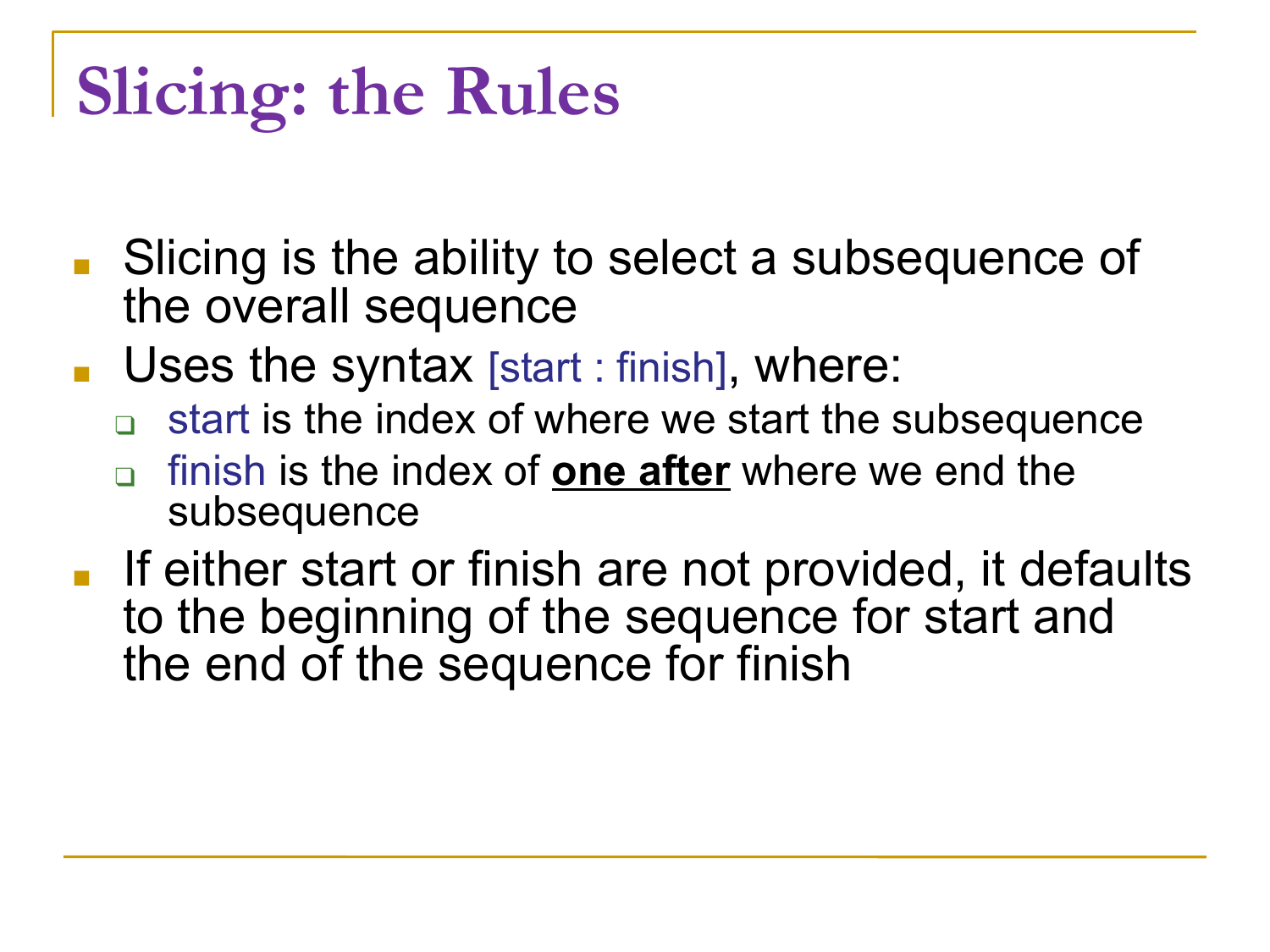# **Half Open Range for Slices**

- Slicing uses what is called a half-open range
- The first index is included in the sequence
- The last index is one **after** what is included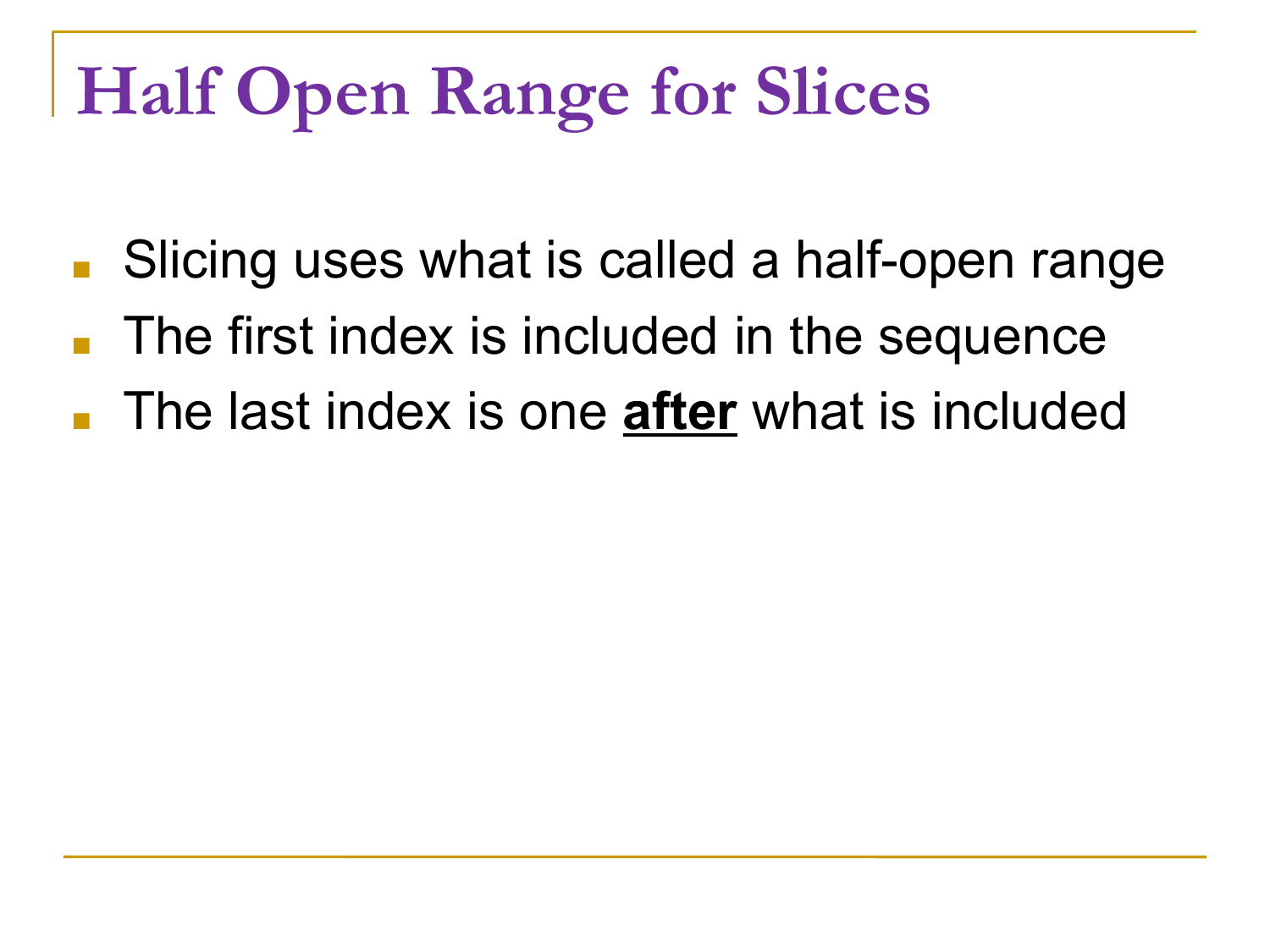helloString[6:10]

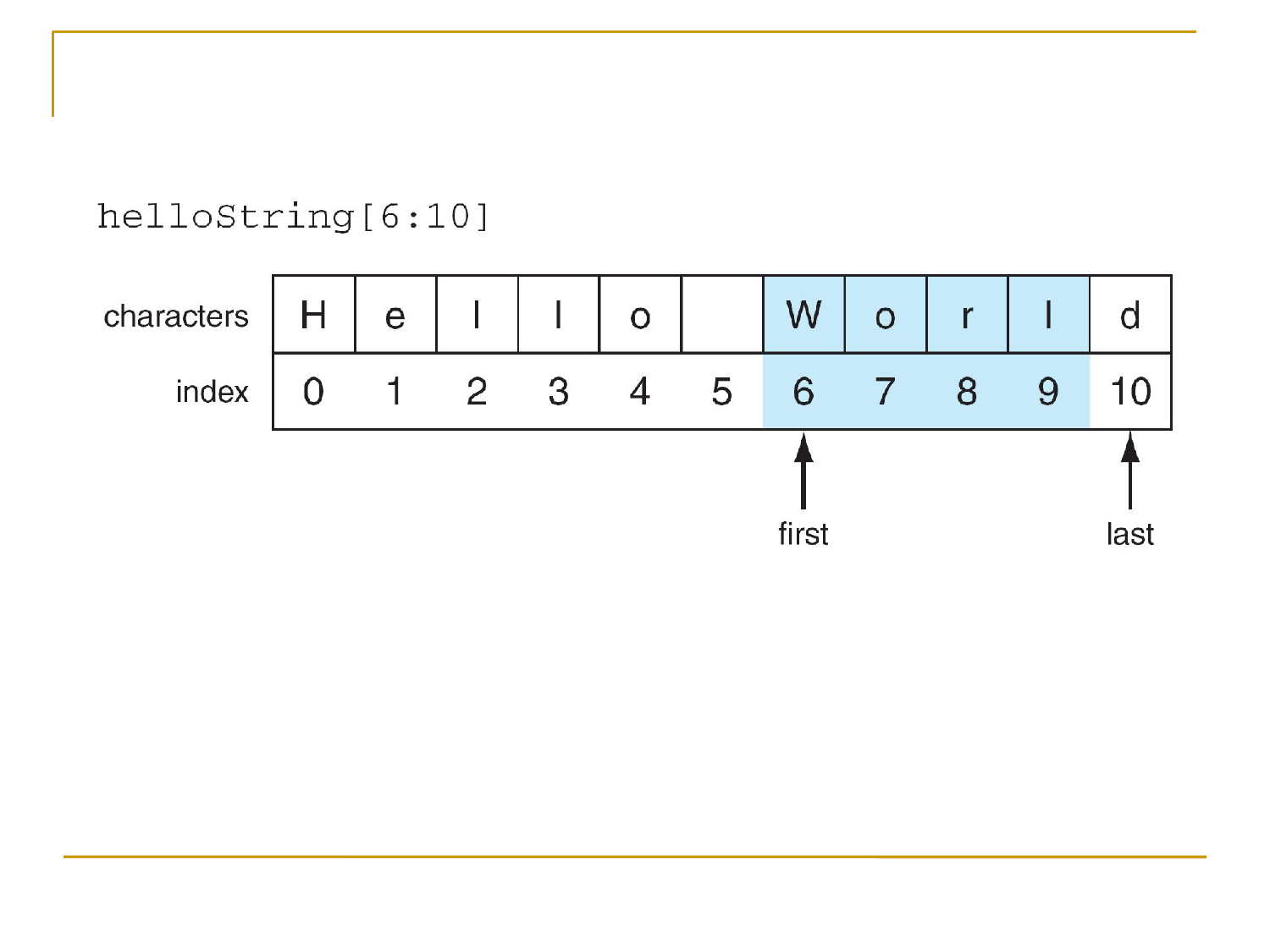



helloString[:5]

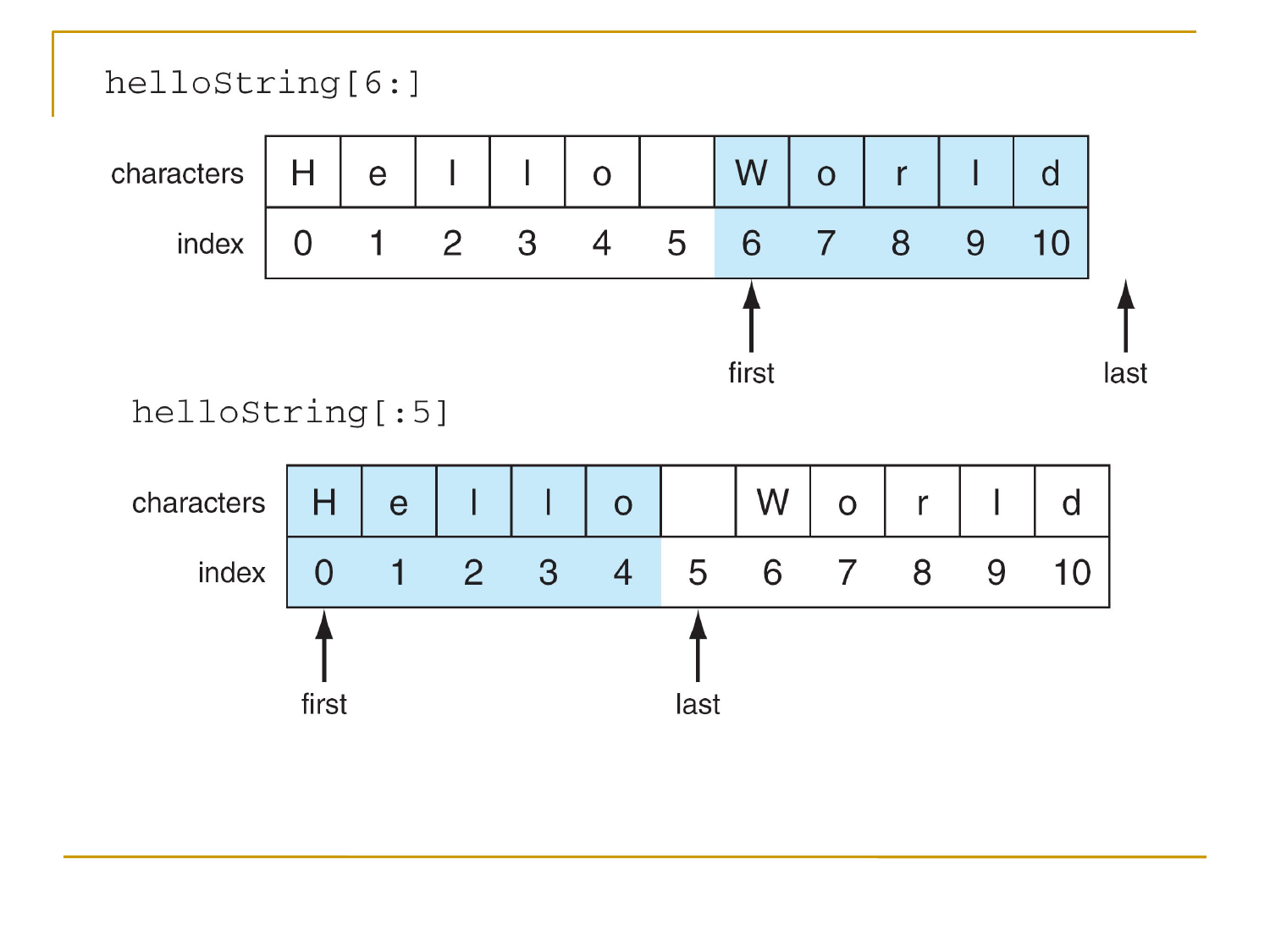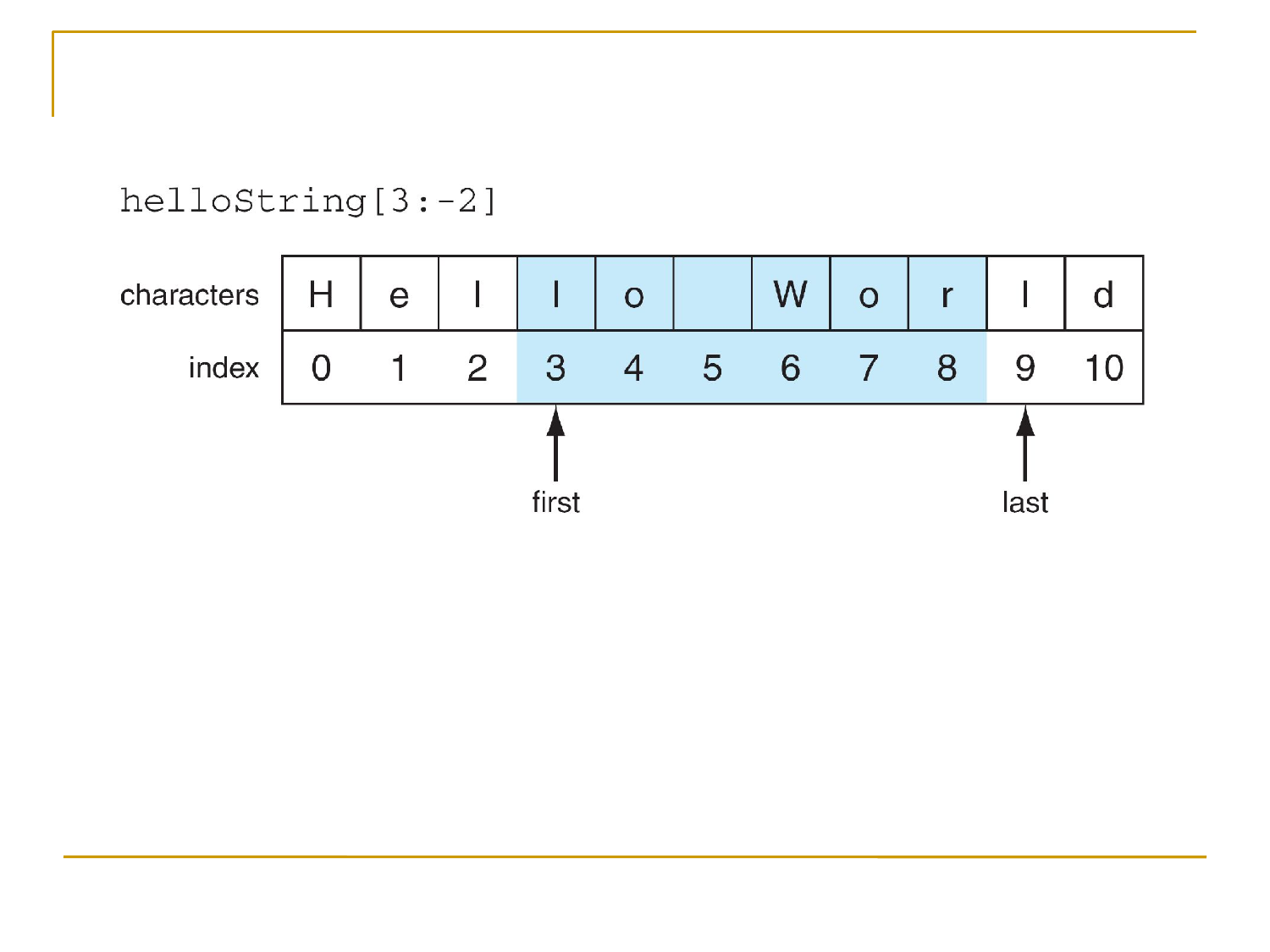# **Basic String Operations**

- s = 'spam'
- $\blacksquare$  + is concatenate
- newStr = 'spam' + '-' + 'spam-'
- print (newStr) ⇒ spam-spam-
- \* is repeat, the number is how many times newStr \* 3 ⇒

spam-spam-spam-spam-spam-spam-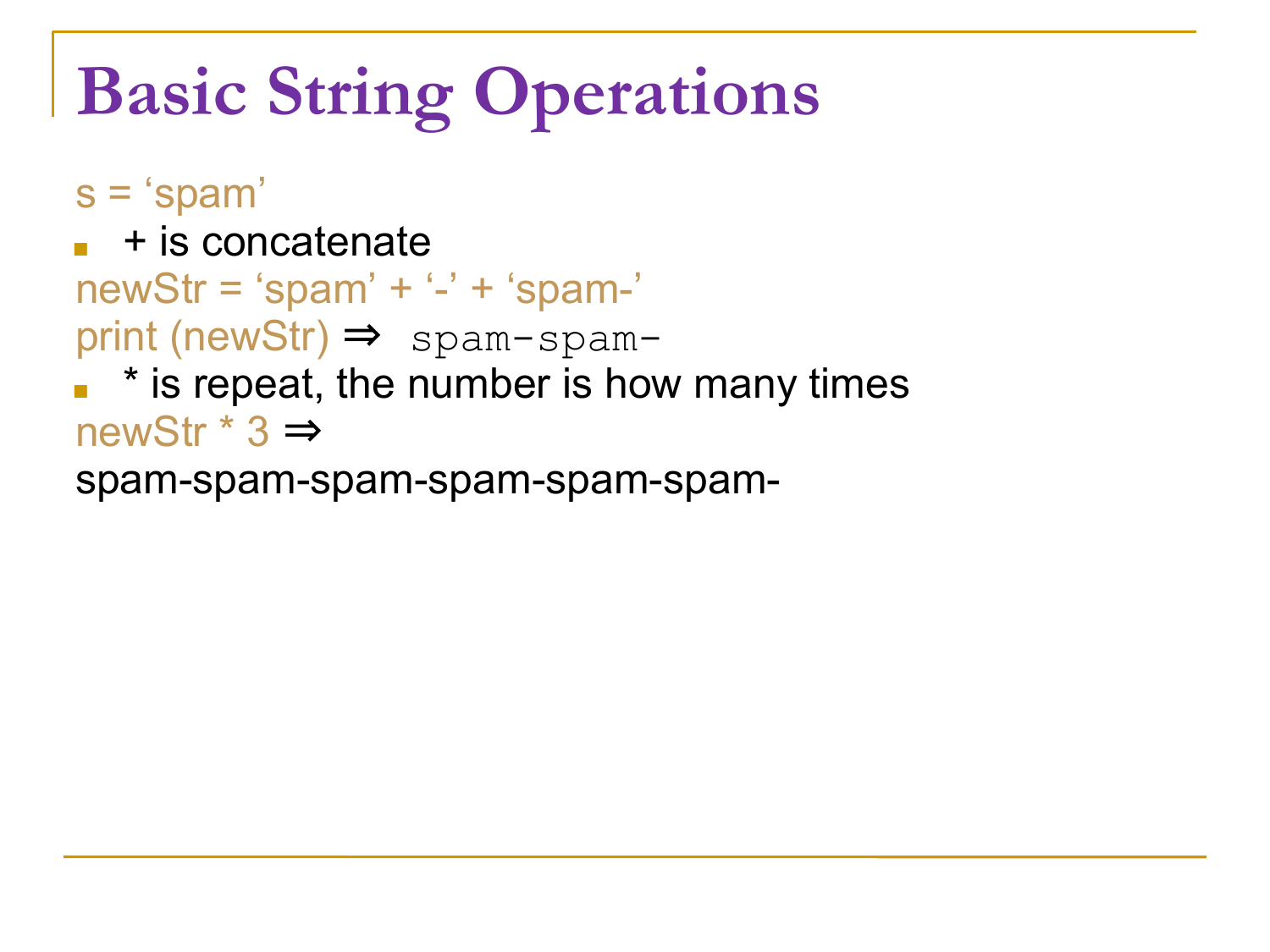#### **Some Details**

- Both + and \* on strings make a new string, but does not modify the arguments.
- Order of operation is important for concatenation and repetition.
- The types required are specific. For concatenation you need two strings; for repetition, a string and an integer.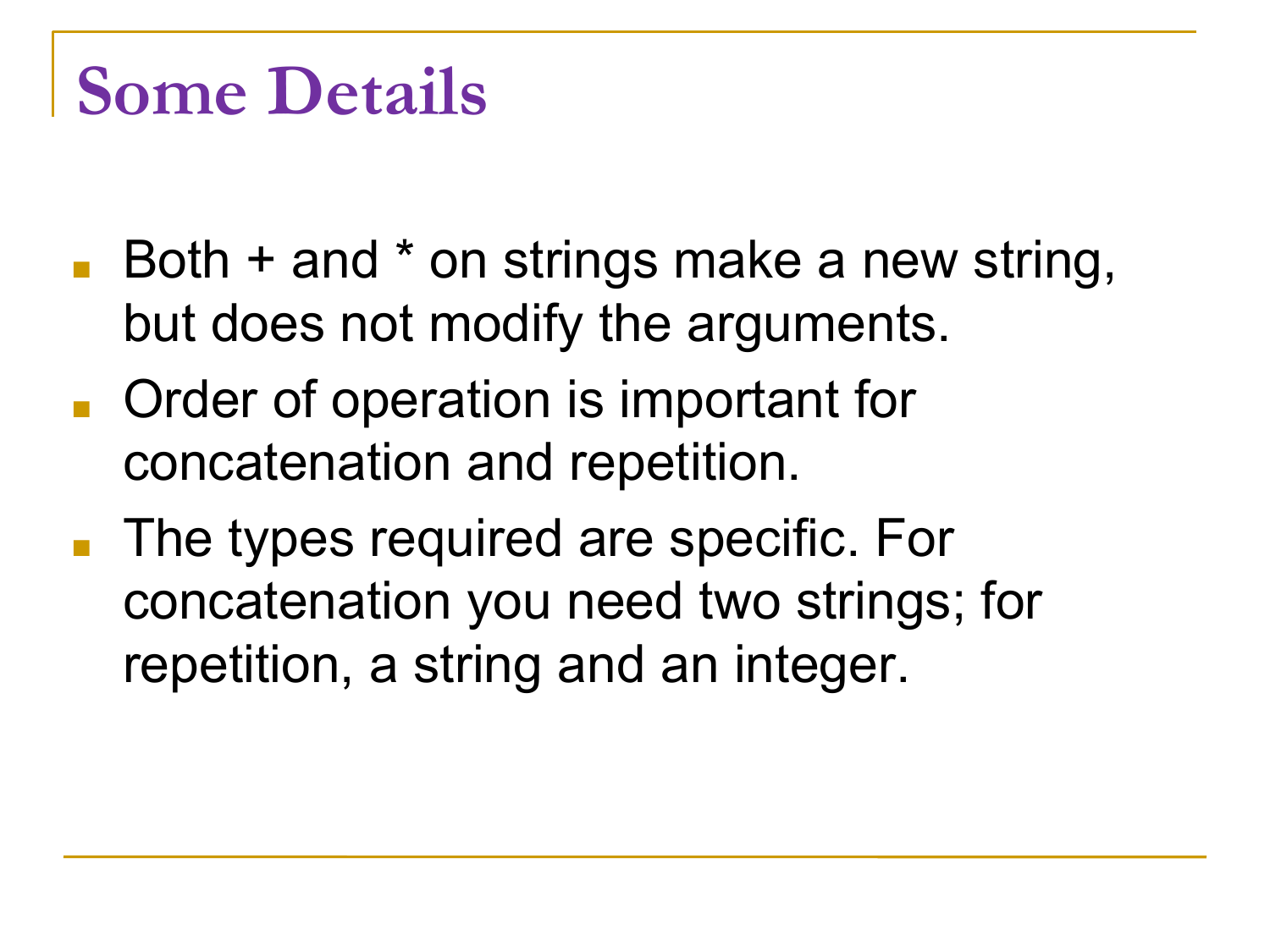#### **What Does A + B Mean?**

- What operation does the above represent? It depends on the types!
	- two strings, concatenation
	- ❑ two integers addition
- The operator + is **overloaded**.
	- the operation  $+$  performs depends on the types it is working on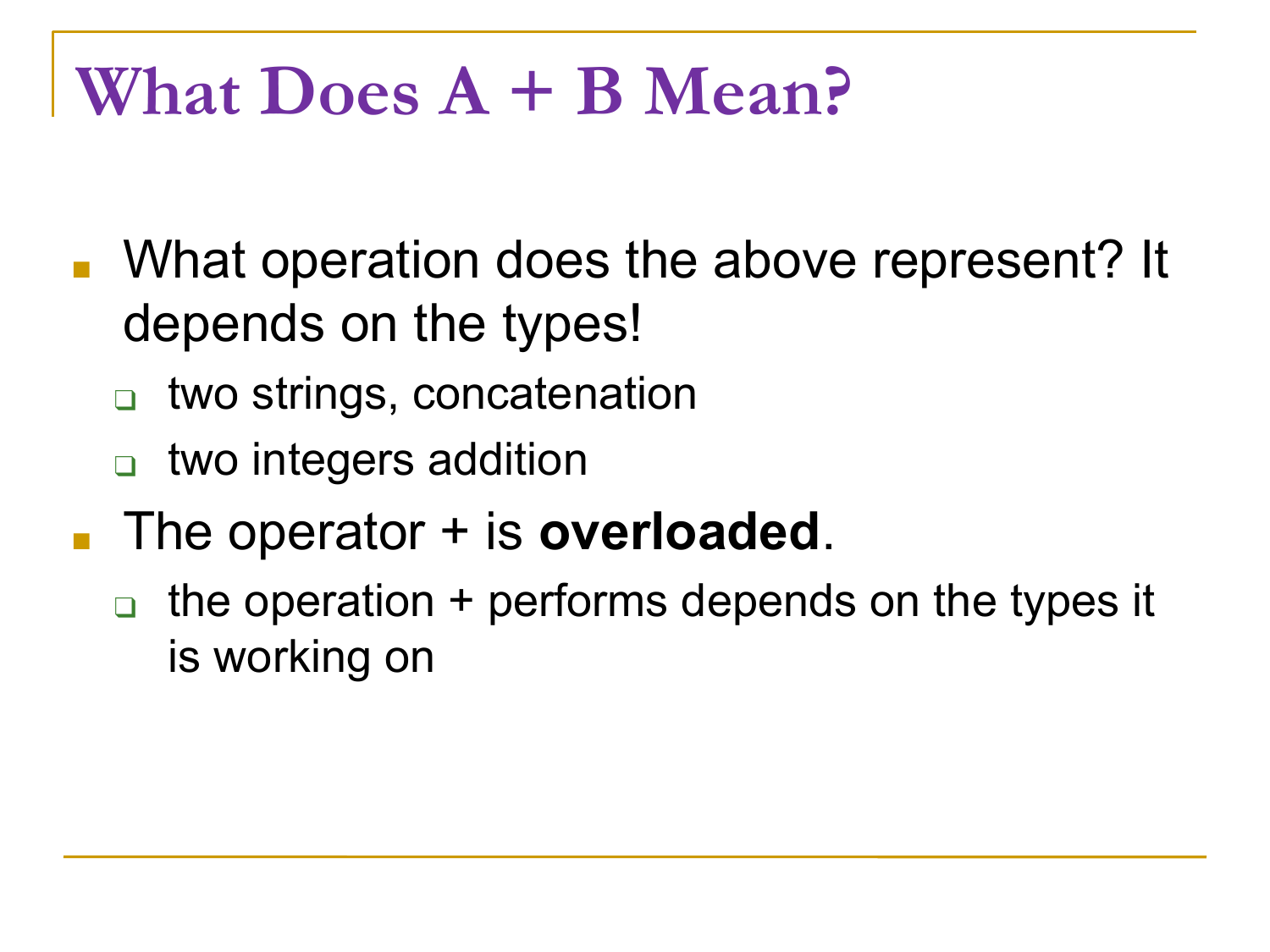# **The type function**

- You can check the type of the value associated with a variable using type
- foo = 'hello world'
- $type(foo) \Rightarrow$  yields  $ltype$  'str'>
- $f_{OO} = 245$
- $type(foo) \Rightarrow yields \le type \le 'int' \ge$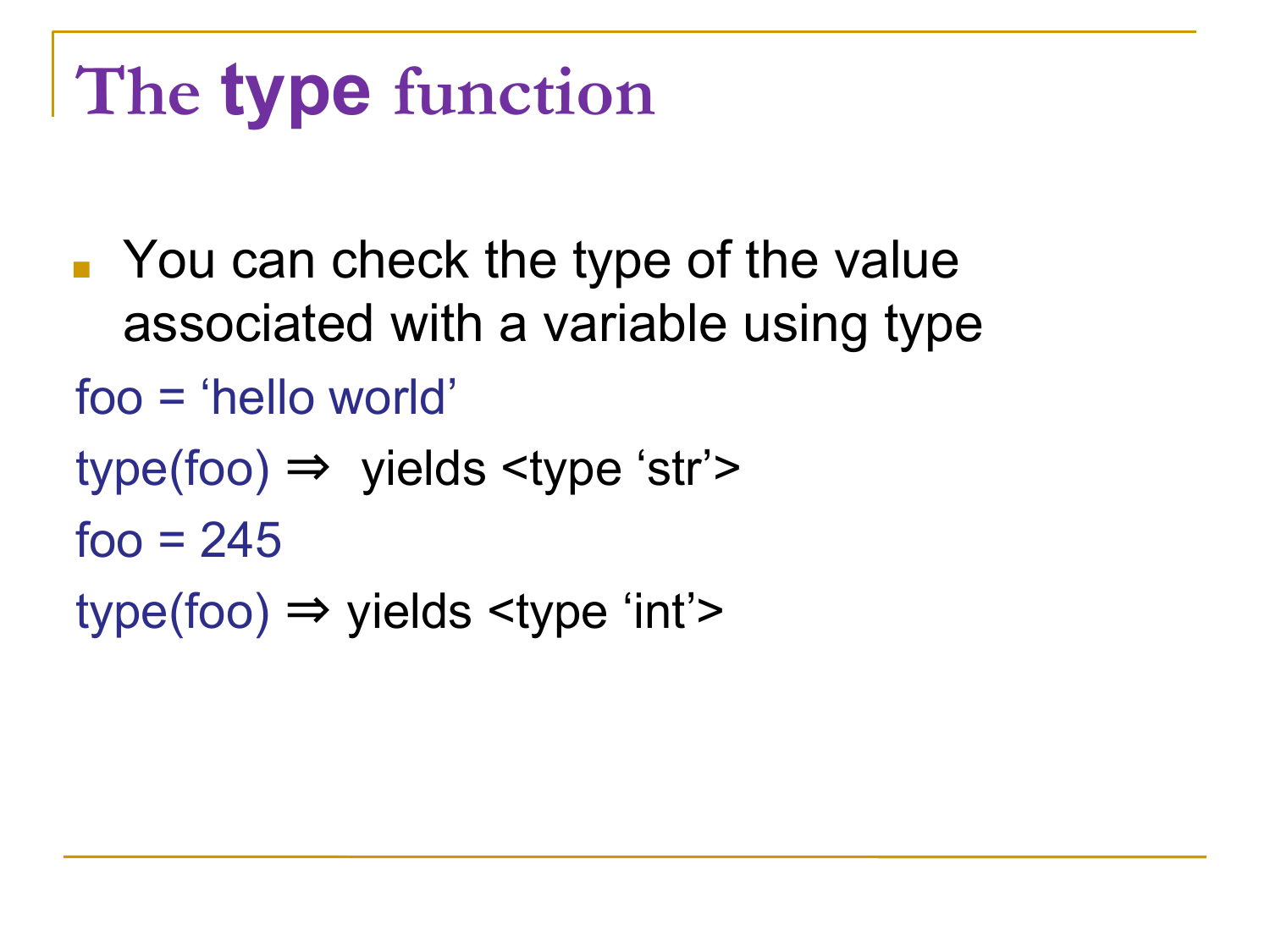## **Strings are Immutable**

- Strings are immutable, that is you cannot change one once you make it:
	- ❑ string = 'spam'
	- ❑ string[1] = 'l' ⇒ ERROR
- However, you can use it to make another string (copy it, slice it, etc).
	- $\Box$  new\_string = string[0] + 'l' + string[2:]
	- ❑ string ⇒ 'spam'
	- □ new string => 'slam'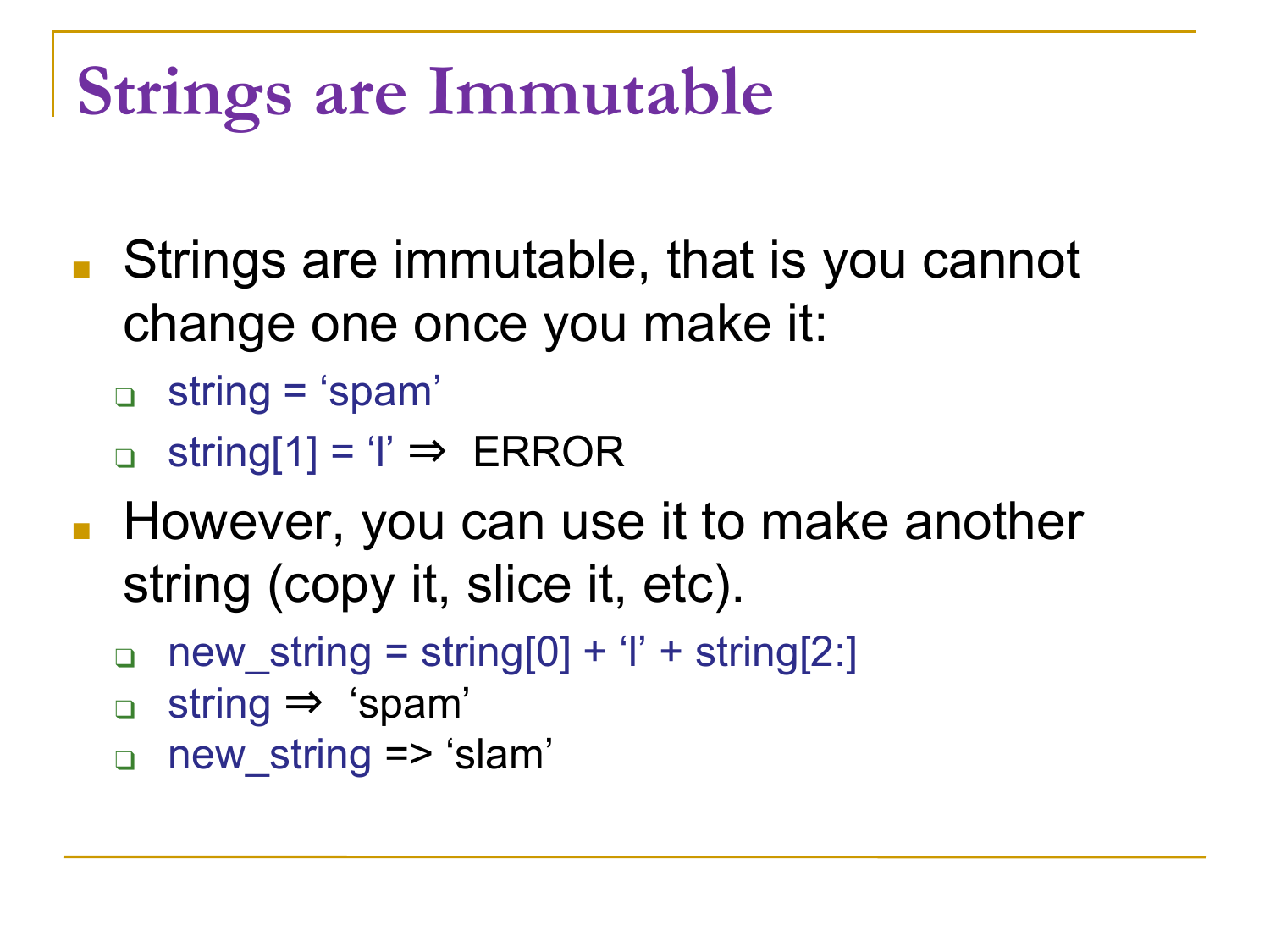# **Iteration Through a Sequence**

- $\blacksquare$  To date, we have seen the while loop as a way to iterate over a suite (a group of python statements)
- We briefly touched on the for statement for iteration, such as the elements of a list or a string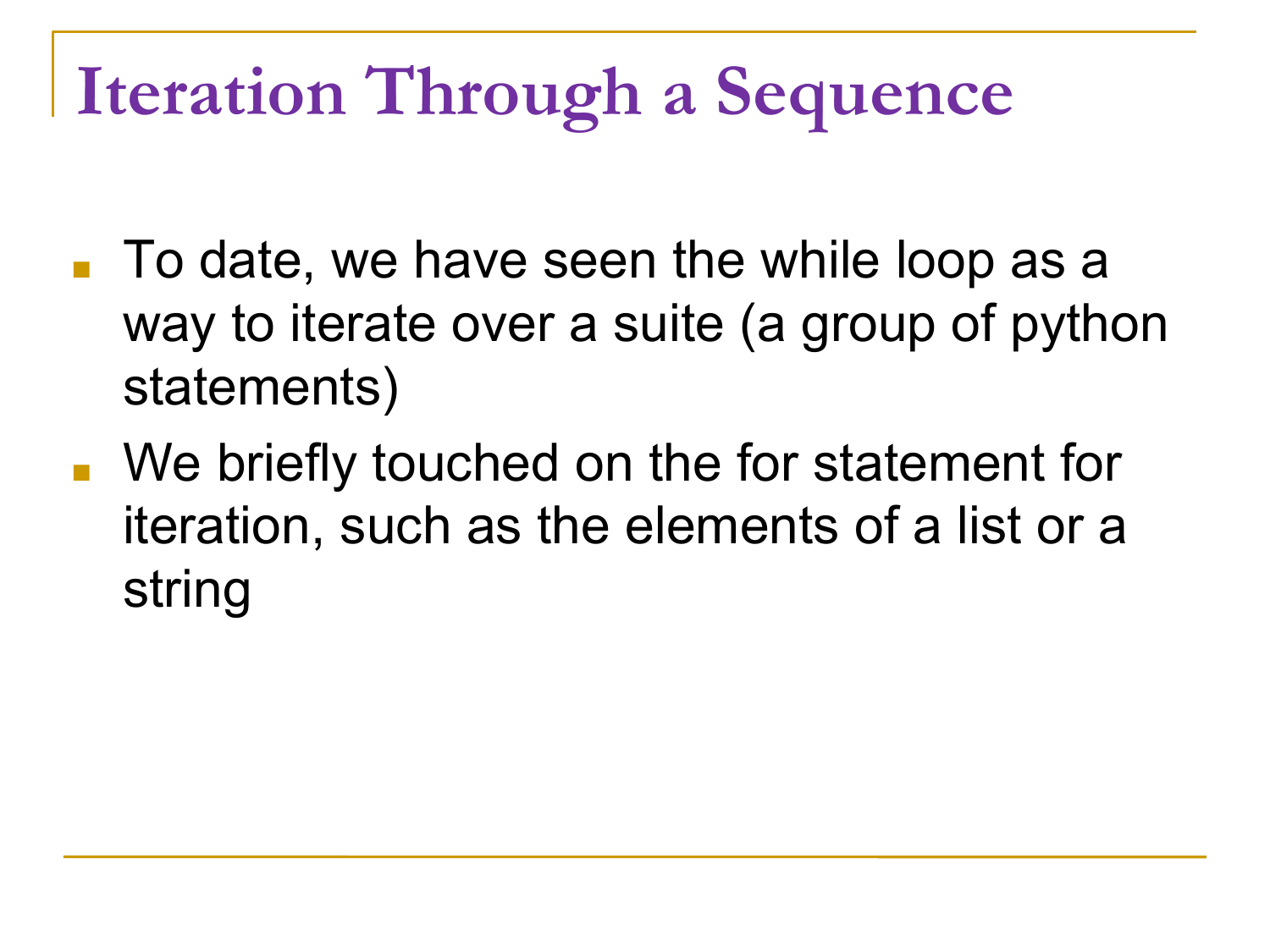#### **for Statement**

#### We use the for statement to process each element of a list, one element at a time:

#### for item in sequence: suite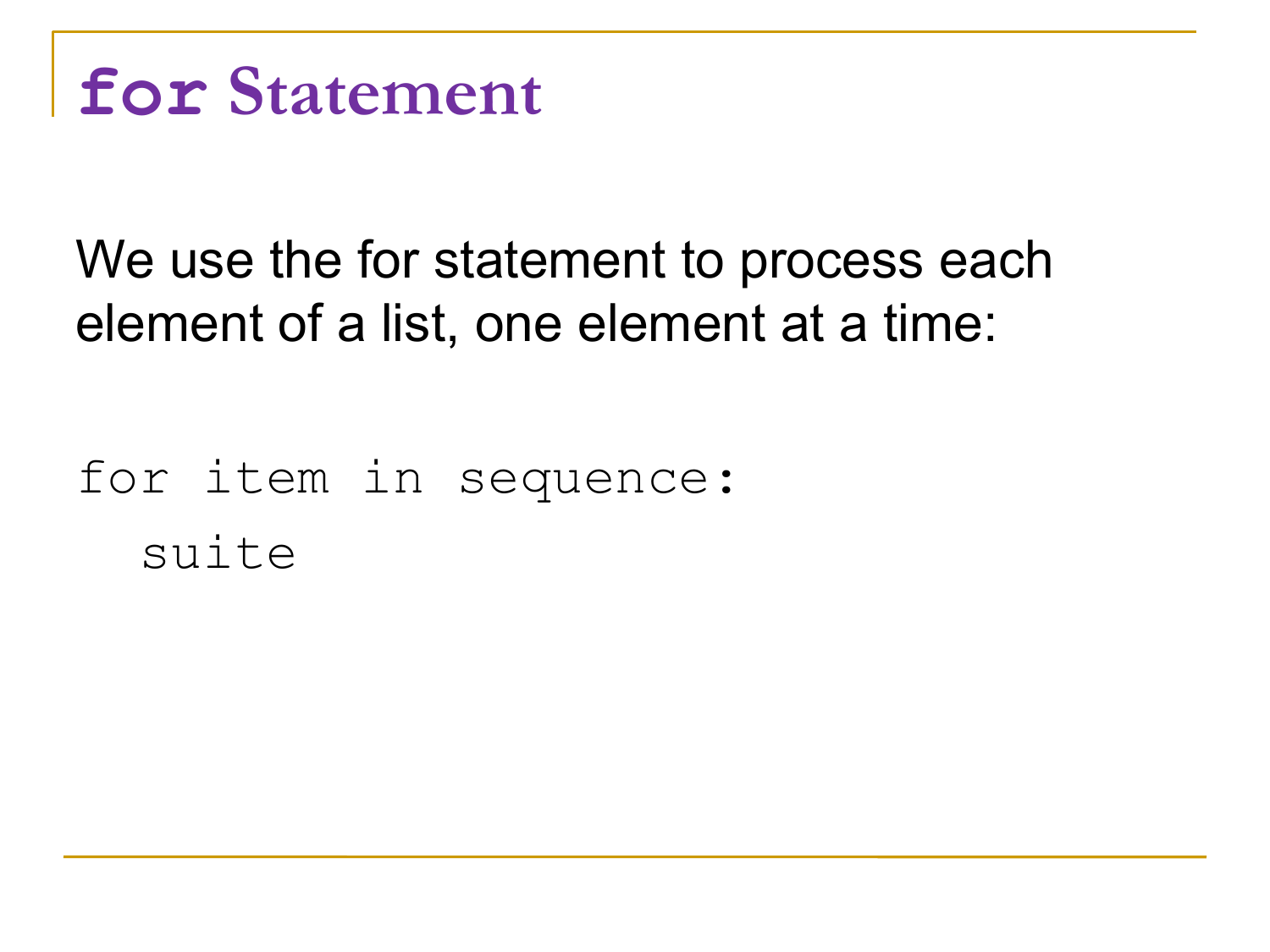#### **What for means**

- string='abc'
- for char in string:

print (char)

- **The first time through, char-'a' (string[0])**
- second time through, char='b' (string[1])
- **third time through, char='c' (string[2])**
- no more items in sequence left, we quit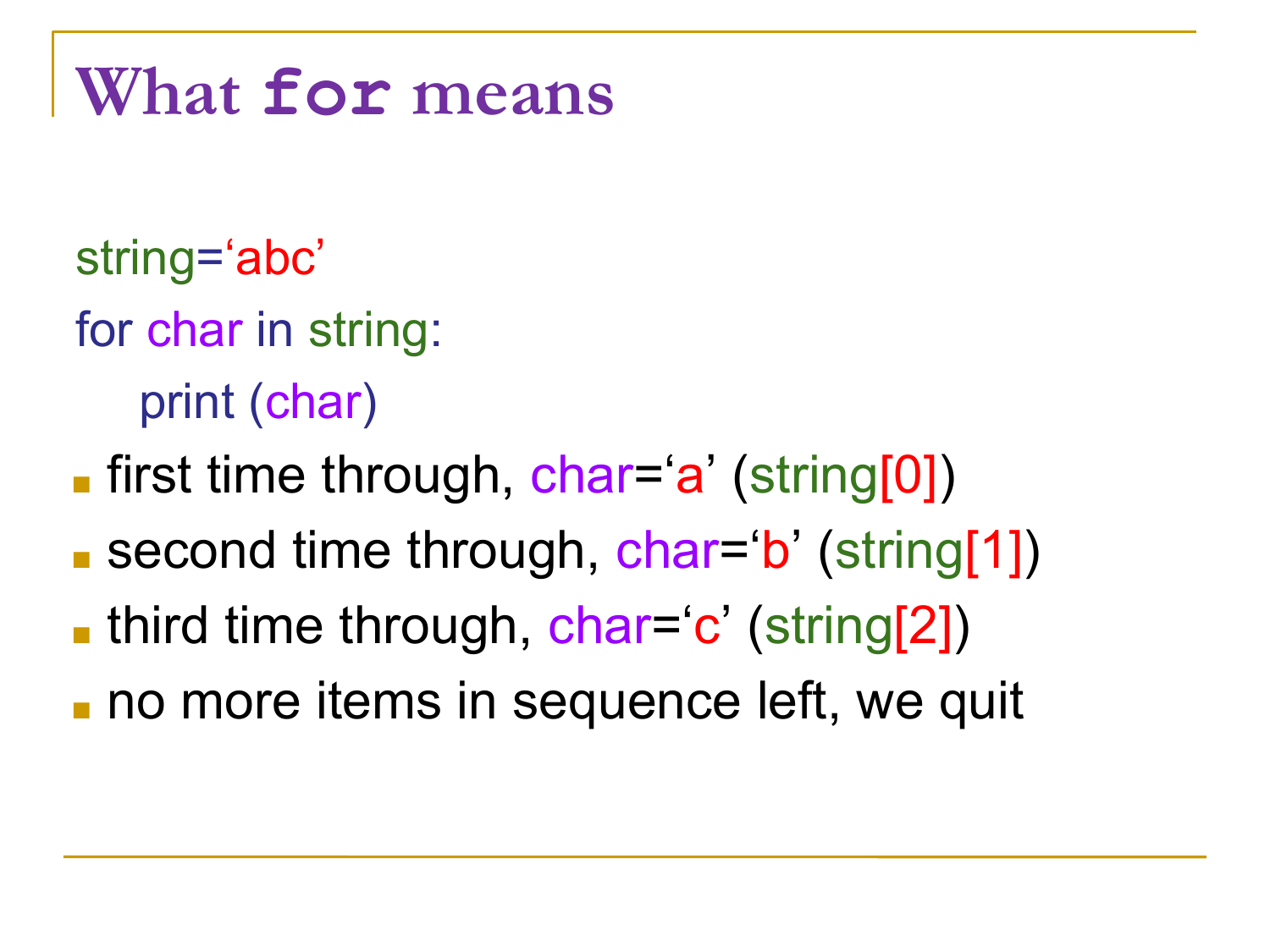#### **Power of the for Statement**

- Sequence iteration as provided by the for statement is very powerful and very useful in Python.
- Allows you to write some very "short" programs that do powerful things.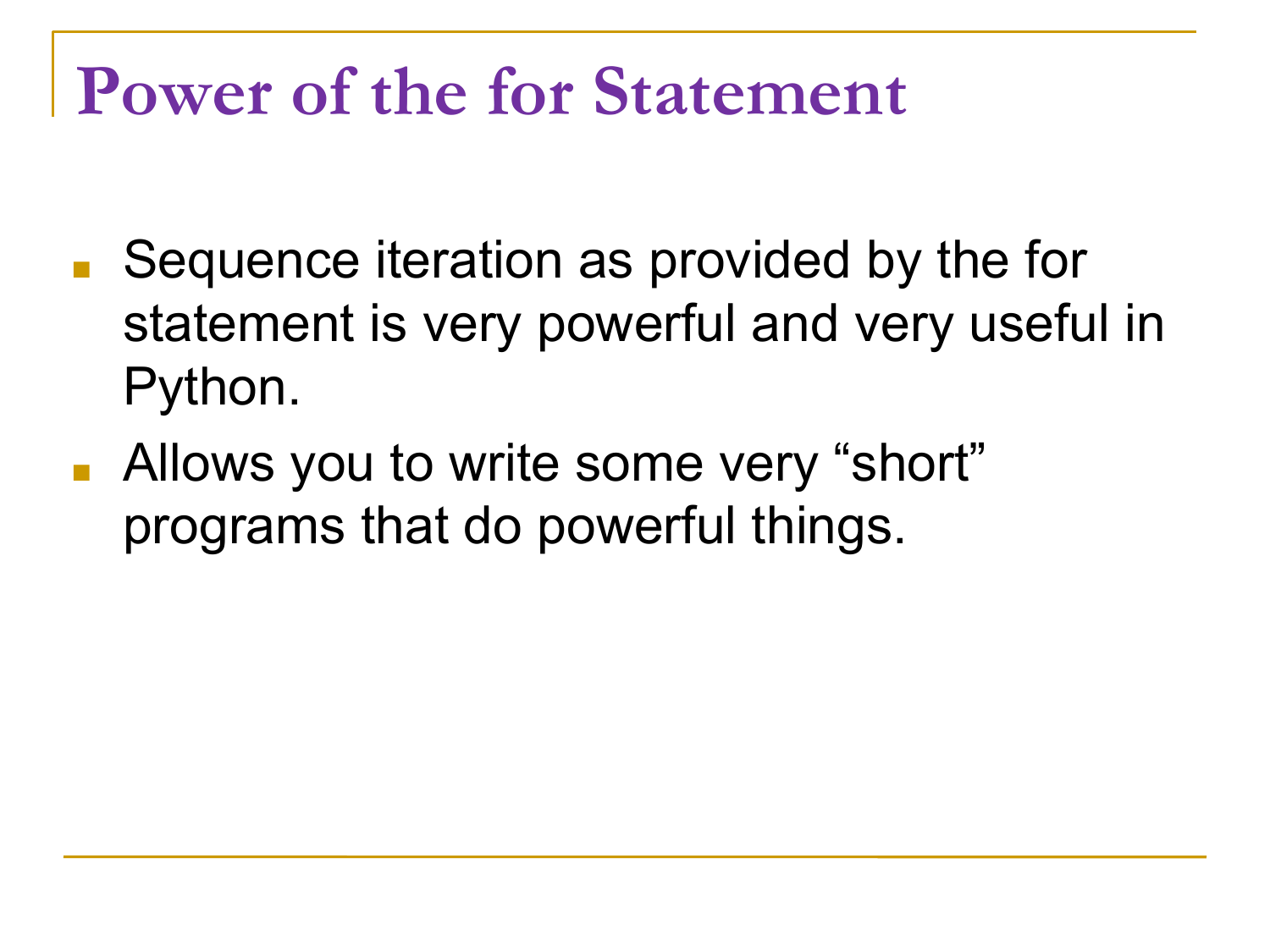### **Built-in function: len**

- The len function takes as an argument a string and returns an integer, the length of a string.
- myStr = 'Hello World'
- $len(myStr) \Rightarrow 11 # space counts$